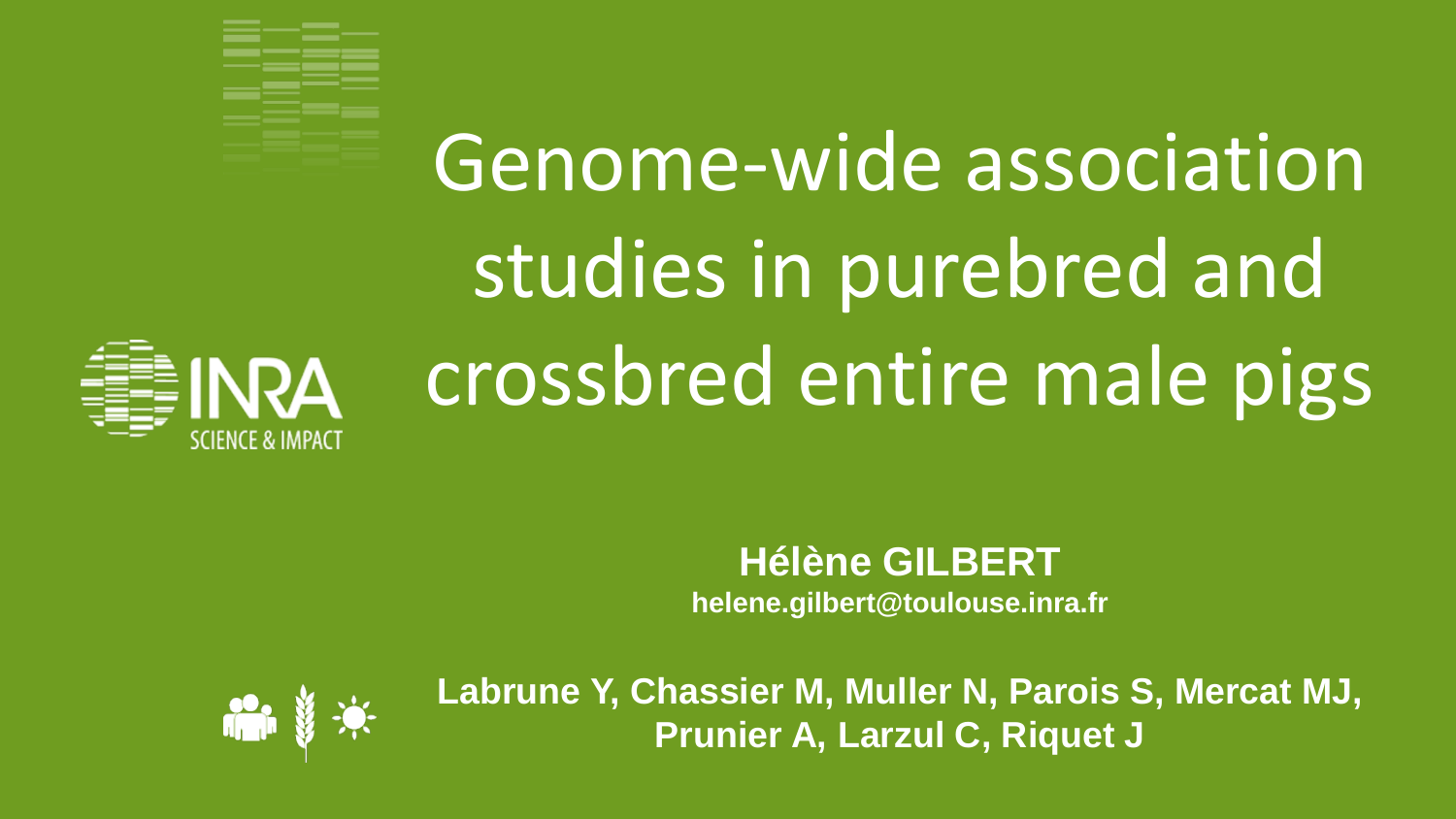

**Genome wide association studies in purebreds and crossbreds Are they common regions? What could explain the differences?**

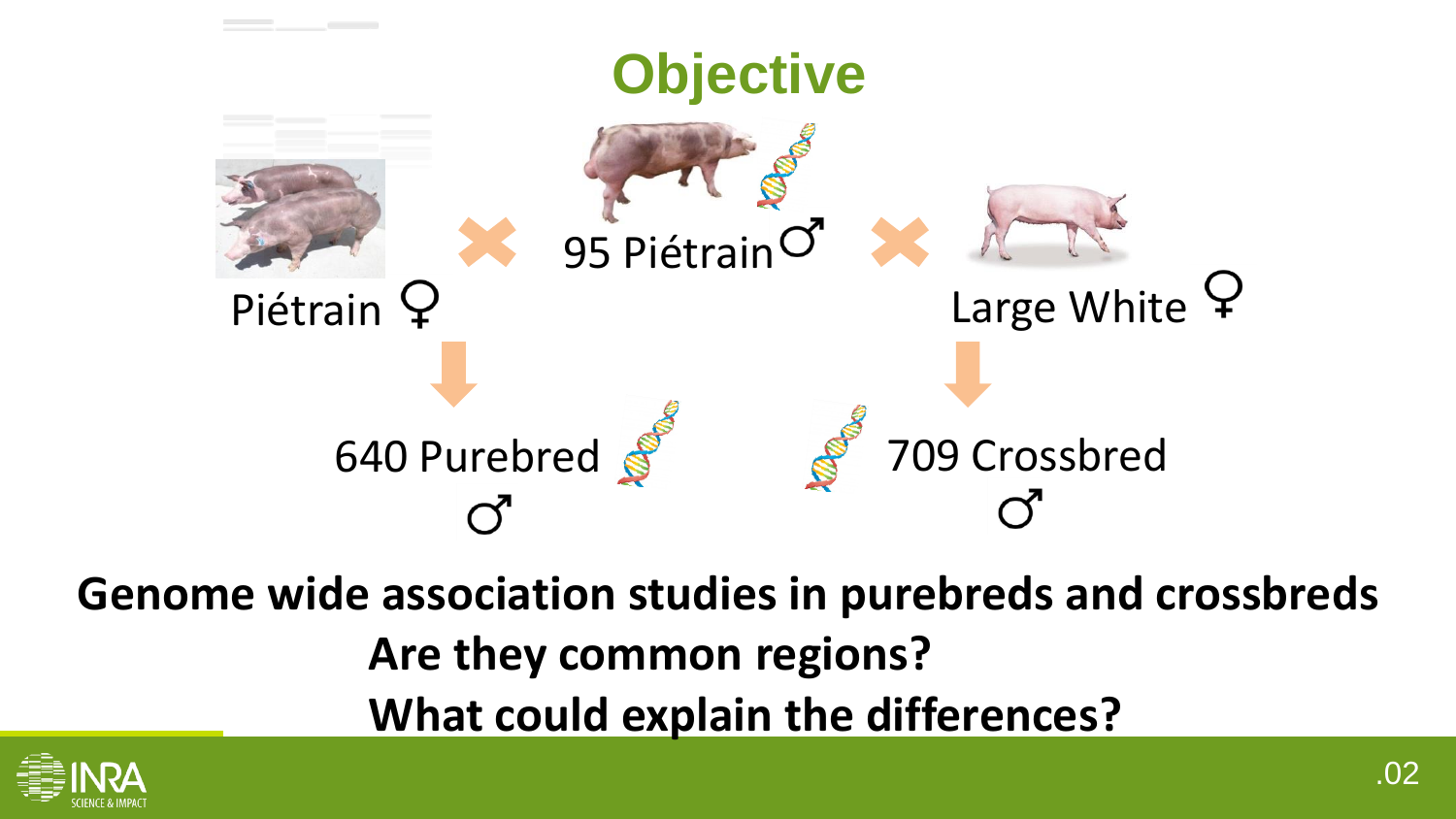#### **Population structure and genotyping**



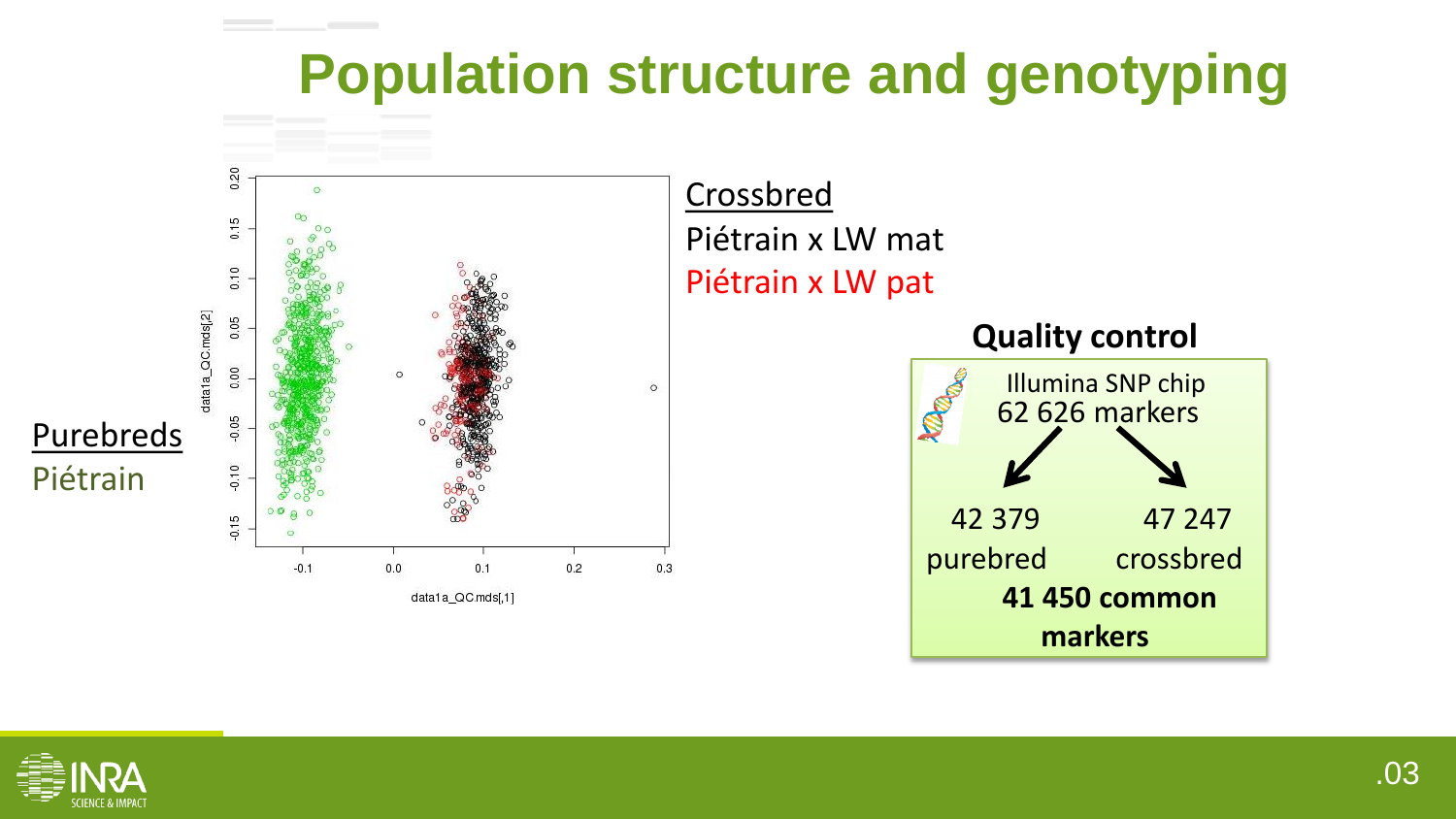# **Traits**

- **Production**: feed intake and growth (DFI, FCR, RFI, ADG), BW
- **Carcass composition**: Carcass yield, lean meat content, tomograph, …
- **Meat quality**: a\*, b\*, L\*, drip loss, ultimate pH
- **Lesions**: at mixing, before slaughter, on the carcass
- **Boar taint/sex hormones**: androstenone, skatole, indole, testosterone, oestradiol
- **Health parameters:** leucocytes, CRP, Pig-MAP,…
- **Lameness**



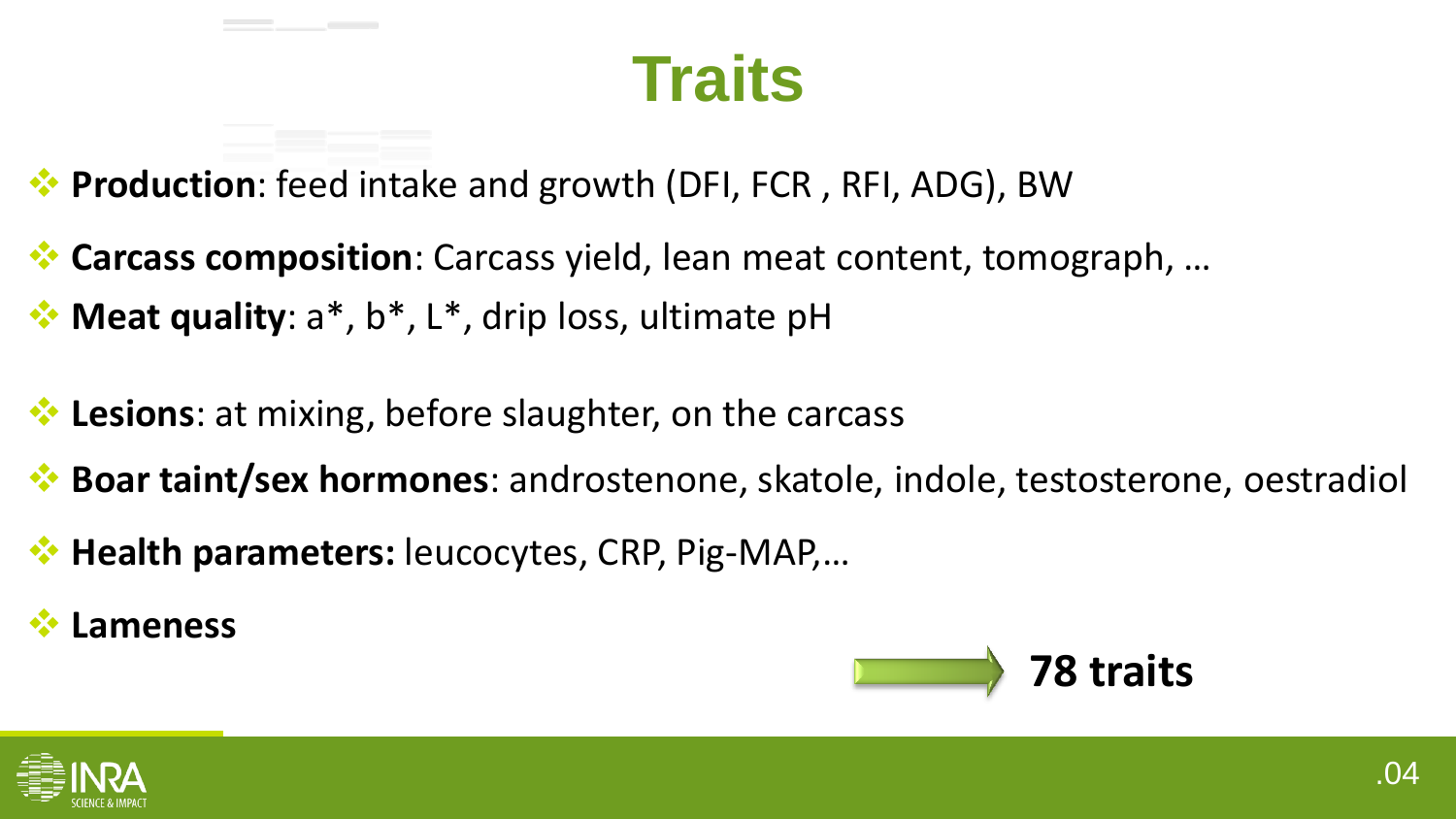# **Genome wide analyses**

#### **Linear mixed model**



#### **Applied to purebreds and crossbreds separately**

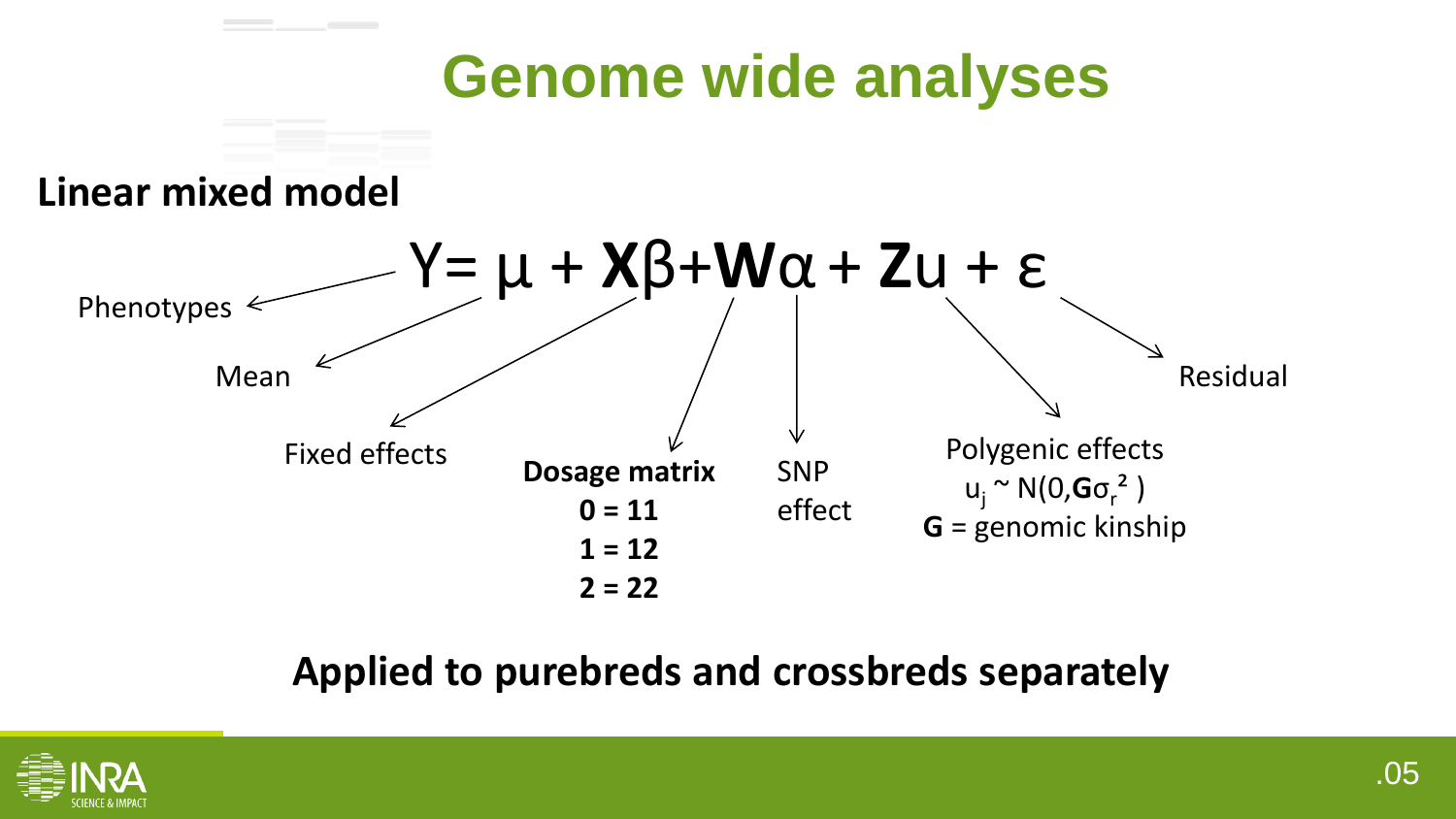

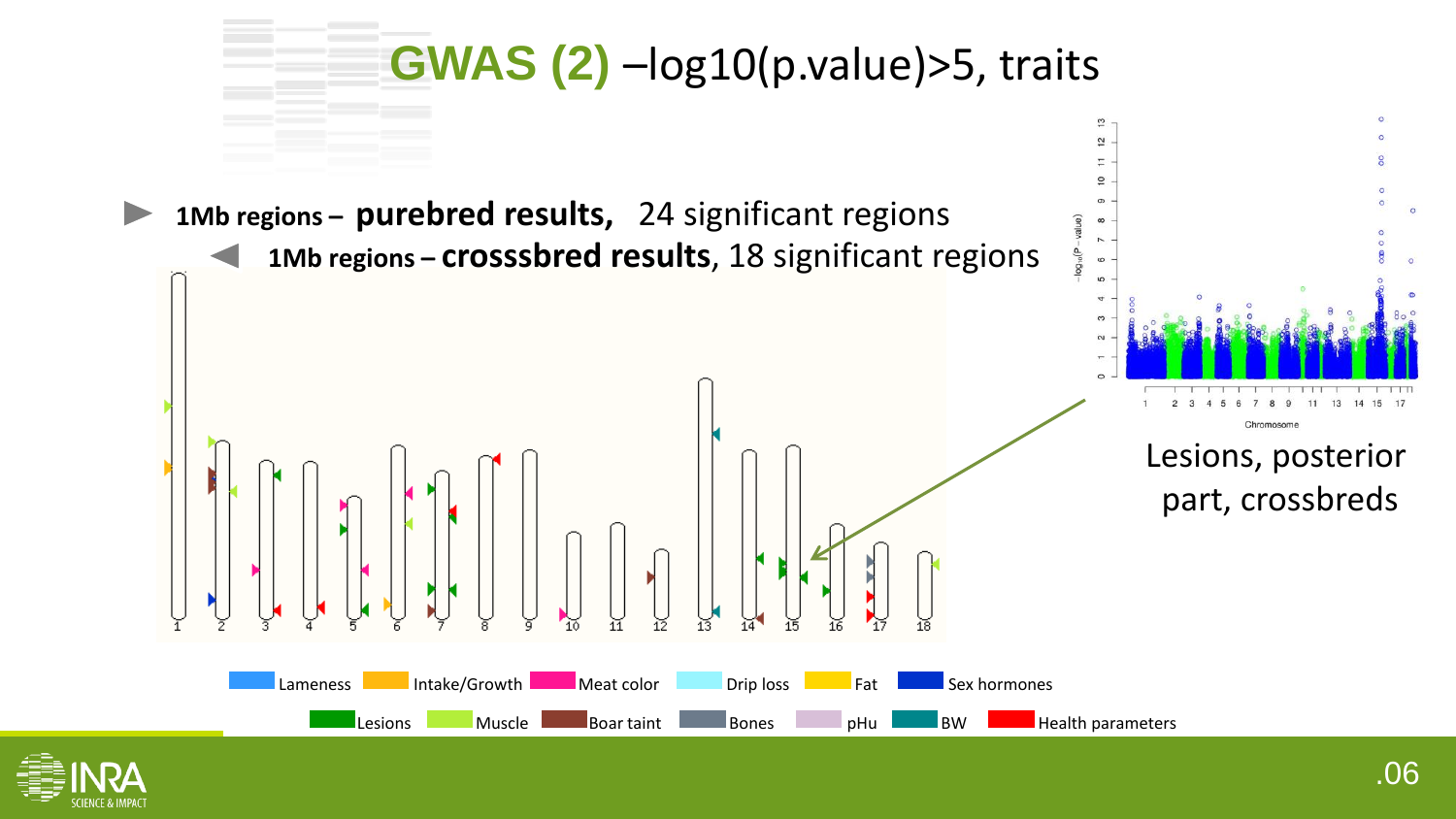#### **GWAS (3)** common regions, trait families

For all SNP with -log10(p.value)>4

In the 1 Mb-region surrounding the marker, look for -log10(p.value)>3 in the trait family

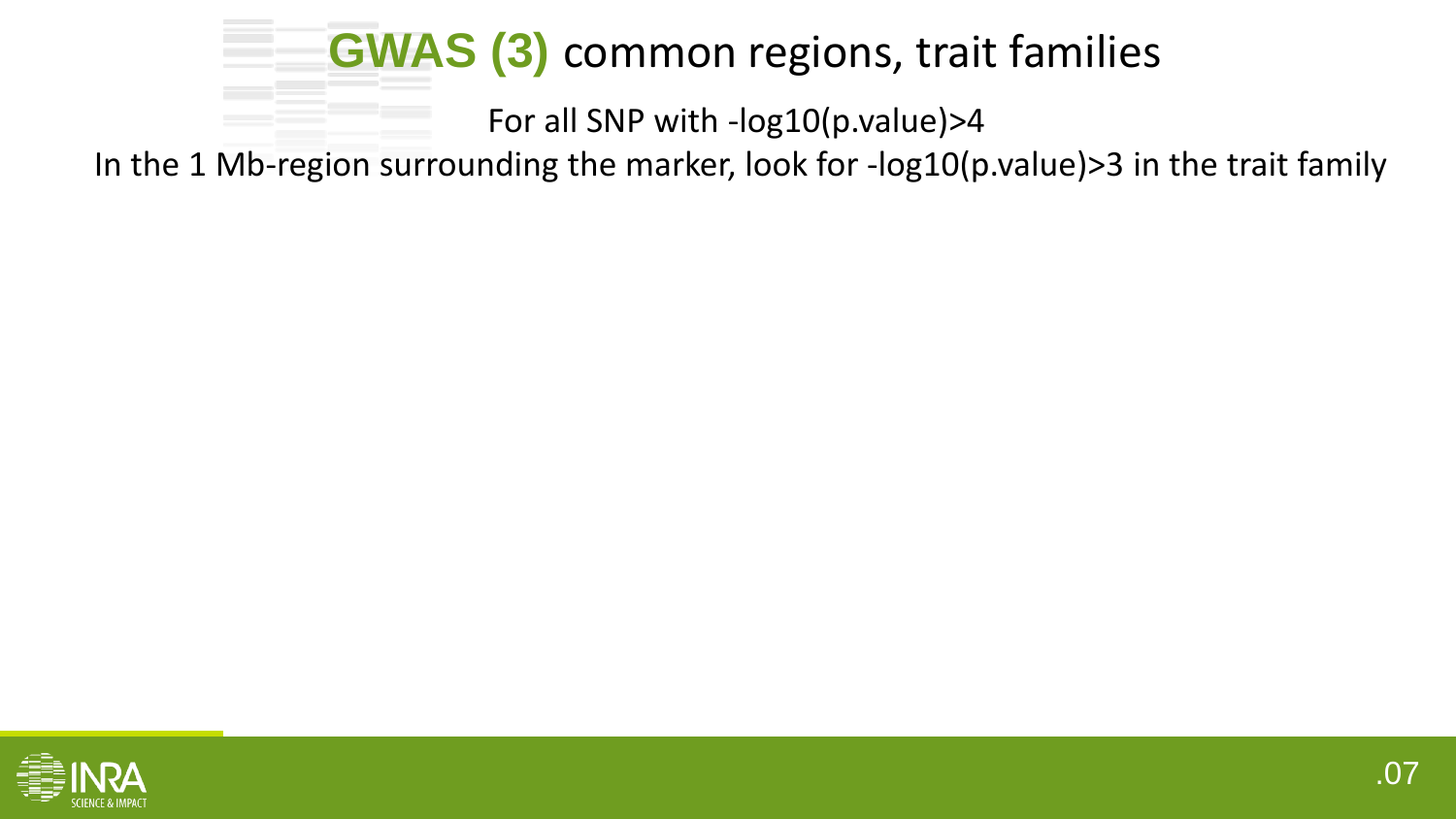#### **GWAS (3)** common regions, trait families

For all SNP with -log10(p.value)>4

In the 1 Mb-region surrounding the marker, look for -log10(p.value)>3 in the trait family

1Mb regions – purebred results, 325 significant regions

1Mb regions – crosssbred results, 321 significant regions



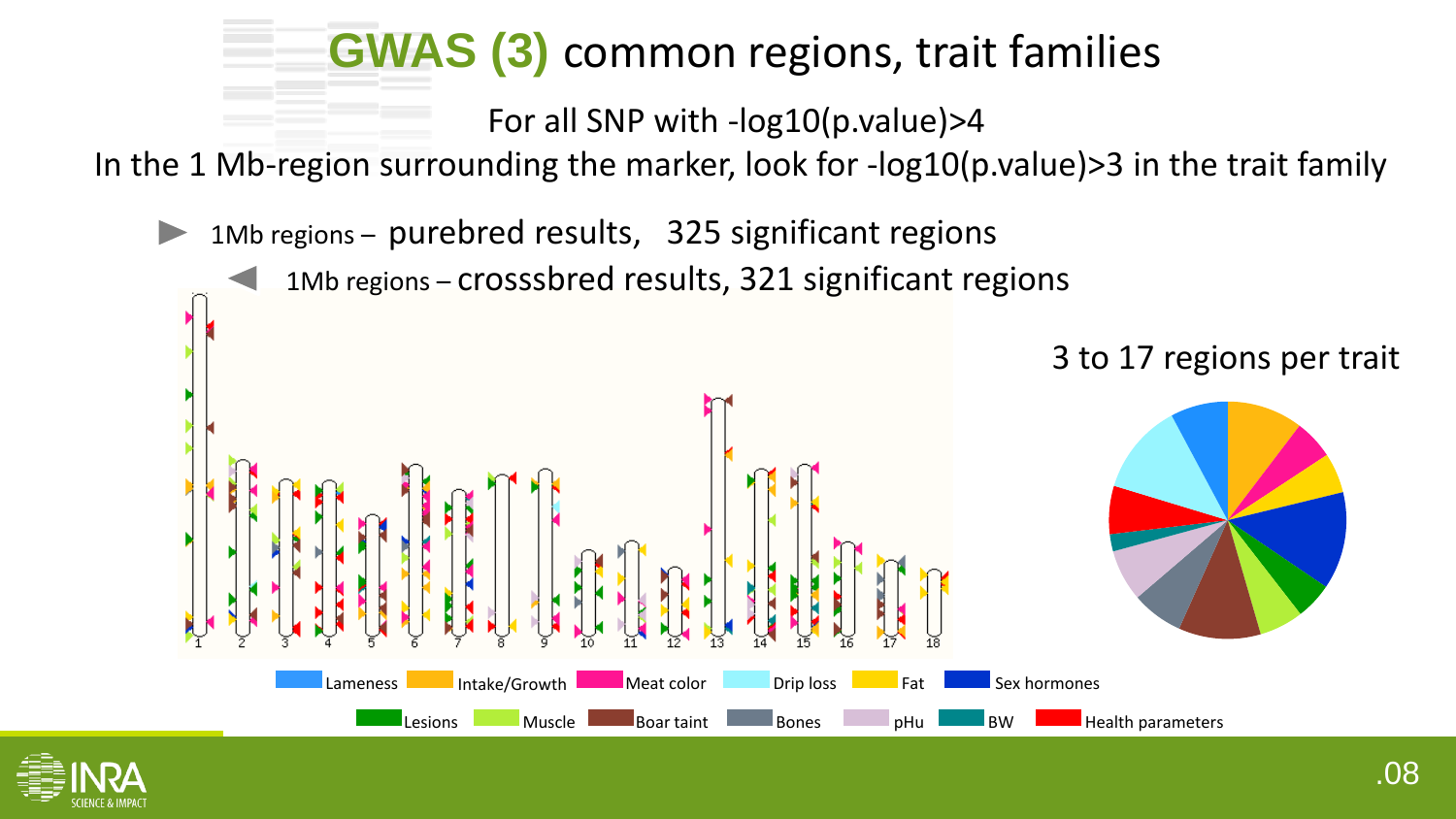

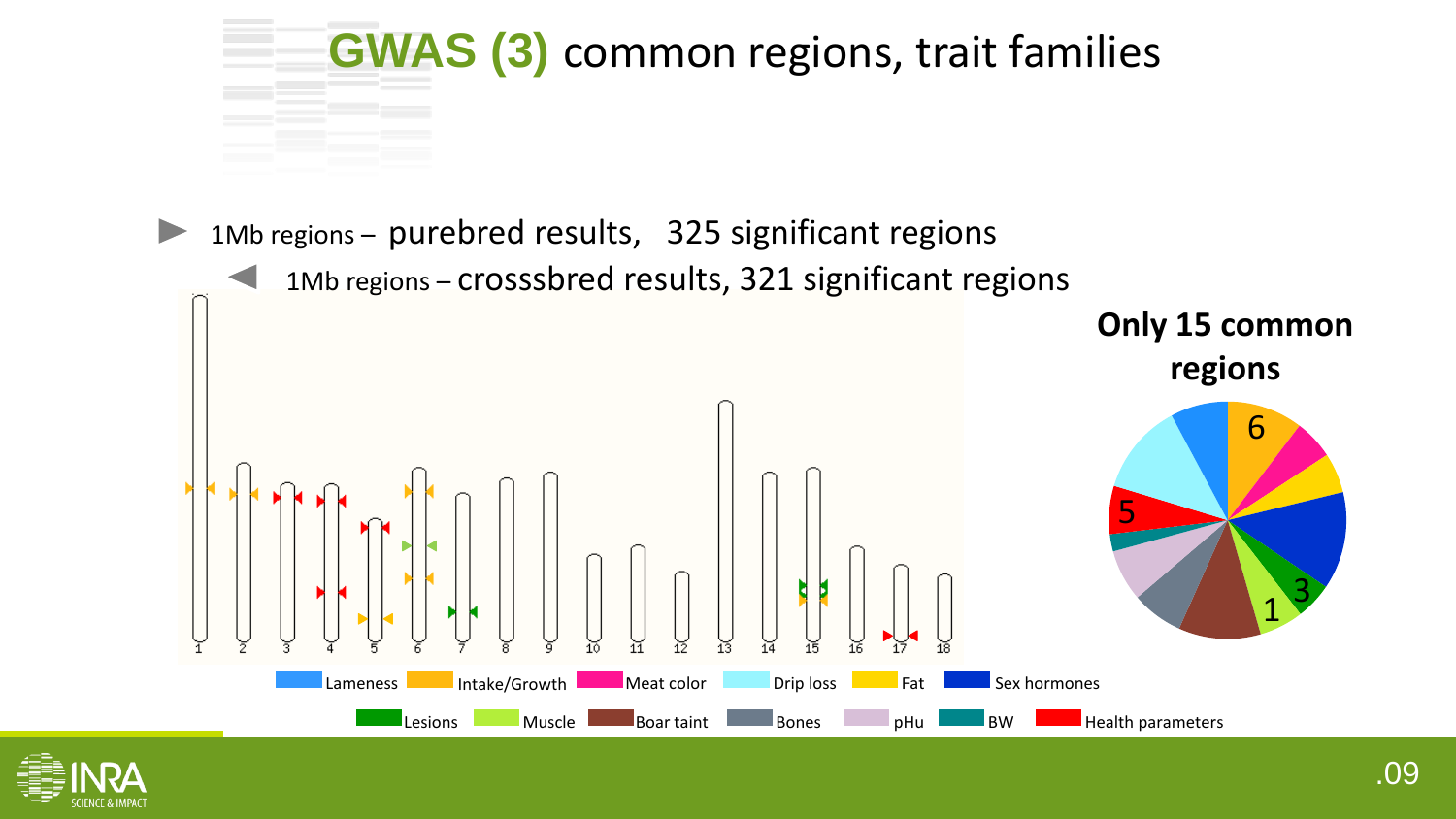

#### **GWAS - summary**

1. Similar number of regions detected in purebreds and crossbreds

2. Only few common regions in the two populations

a. Different allelic frequencies between breeds b. Different linkage disequilibrium (opposite marker/QTL phases) c. Different genomic background effect d. Limited power

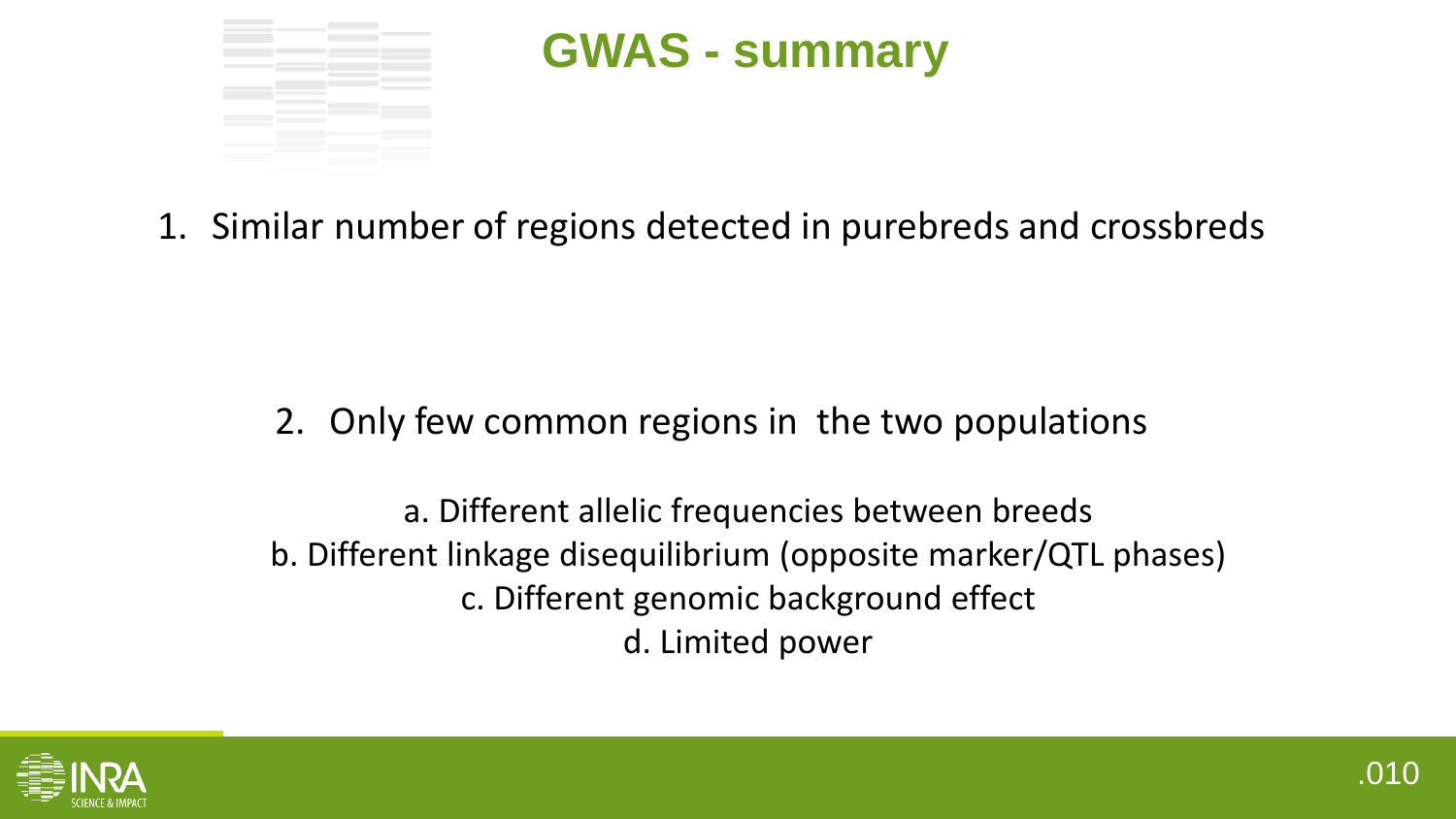

Breed origin of the alleles  $\longrightarrow$  Are allelic effects different depending on the breed on crossbred animals ?

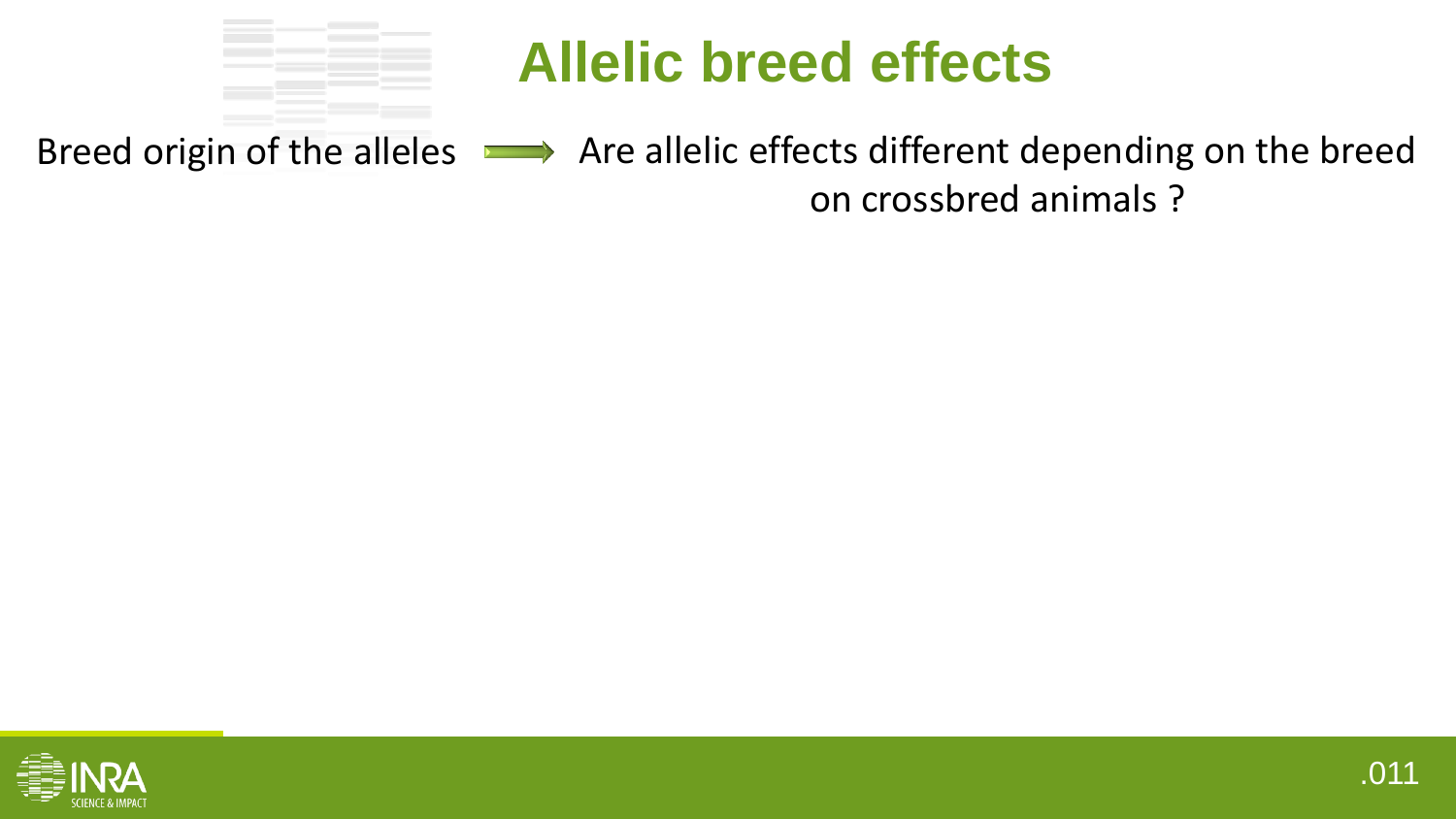

Breed origin of the alleles  $\longrightarrow$  Are allelic effects different depending on the breed Large White on crossbred animals ?



#### **No effect**

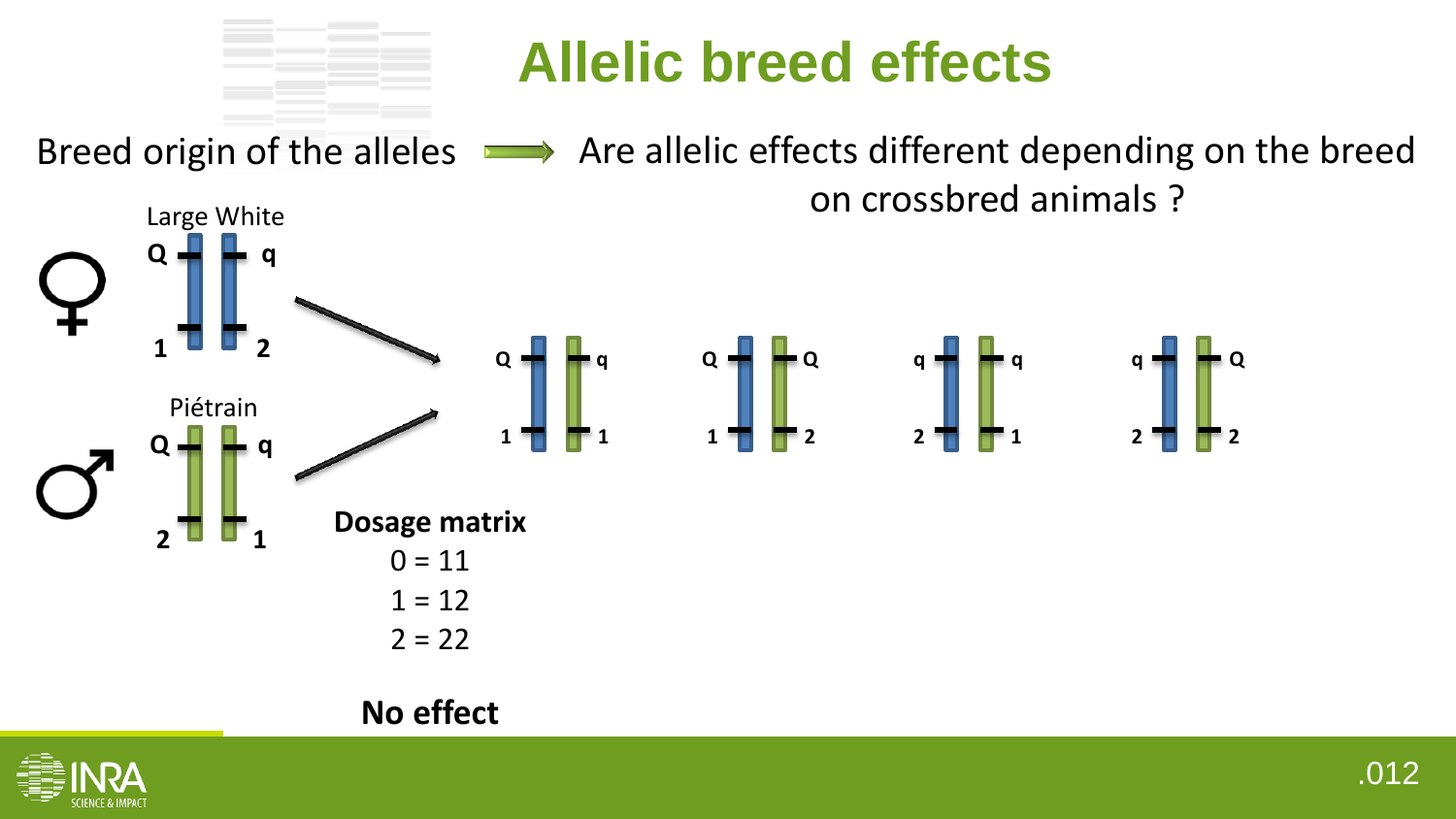Breed origin of the alleles  $\longrightarrow$  Are allelic effects different depending on the breed Large White on crossbred animals ?



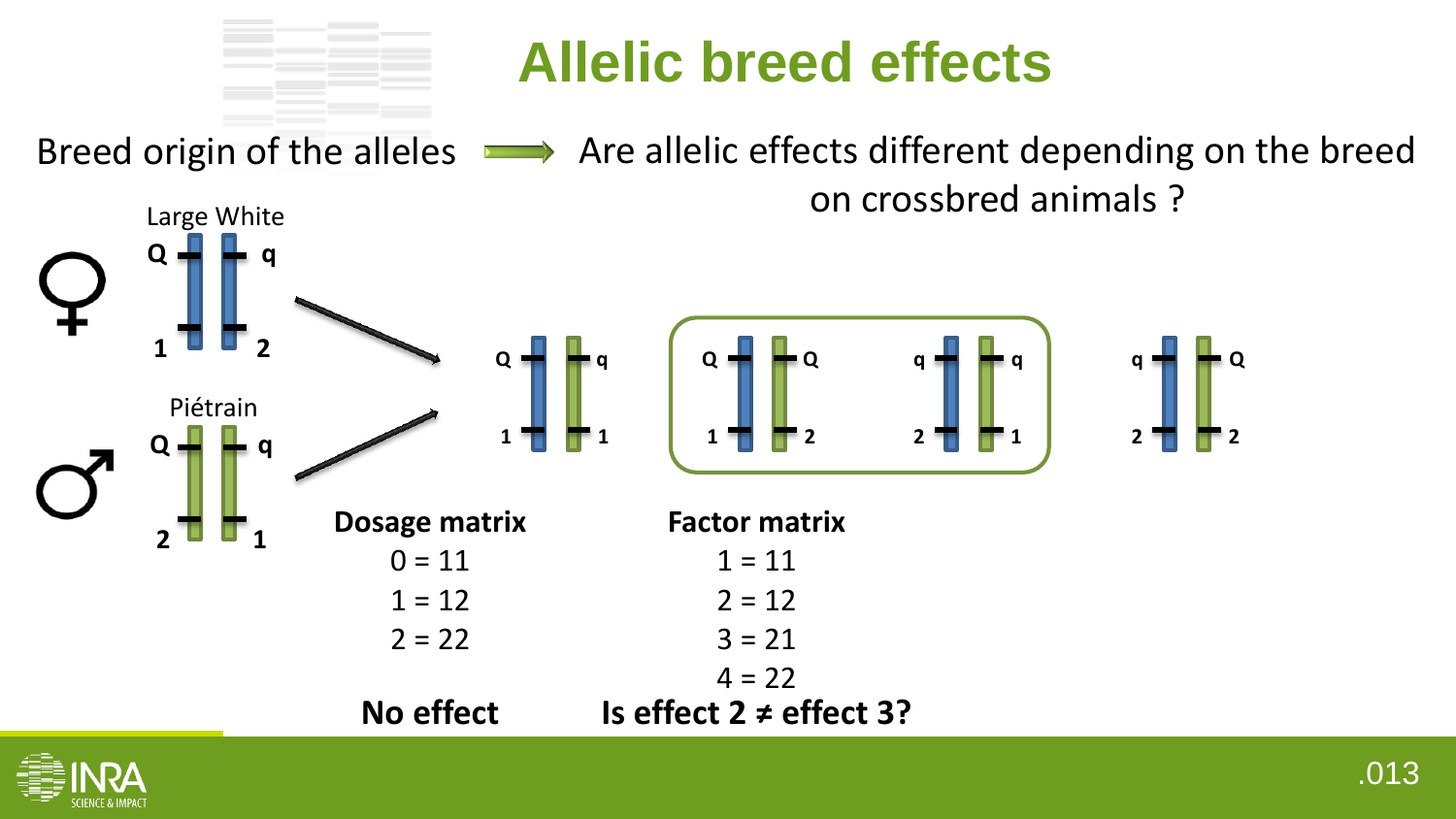

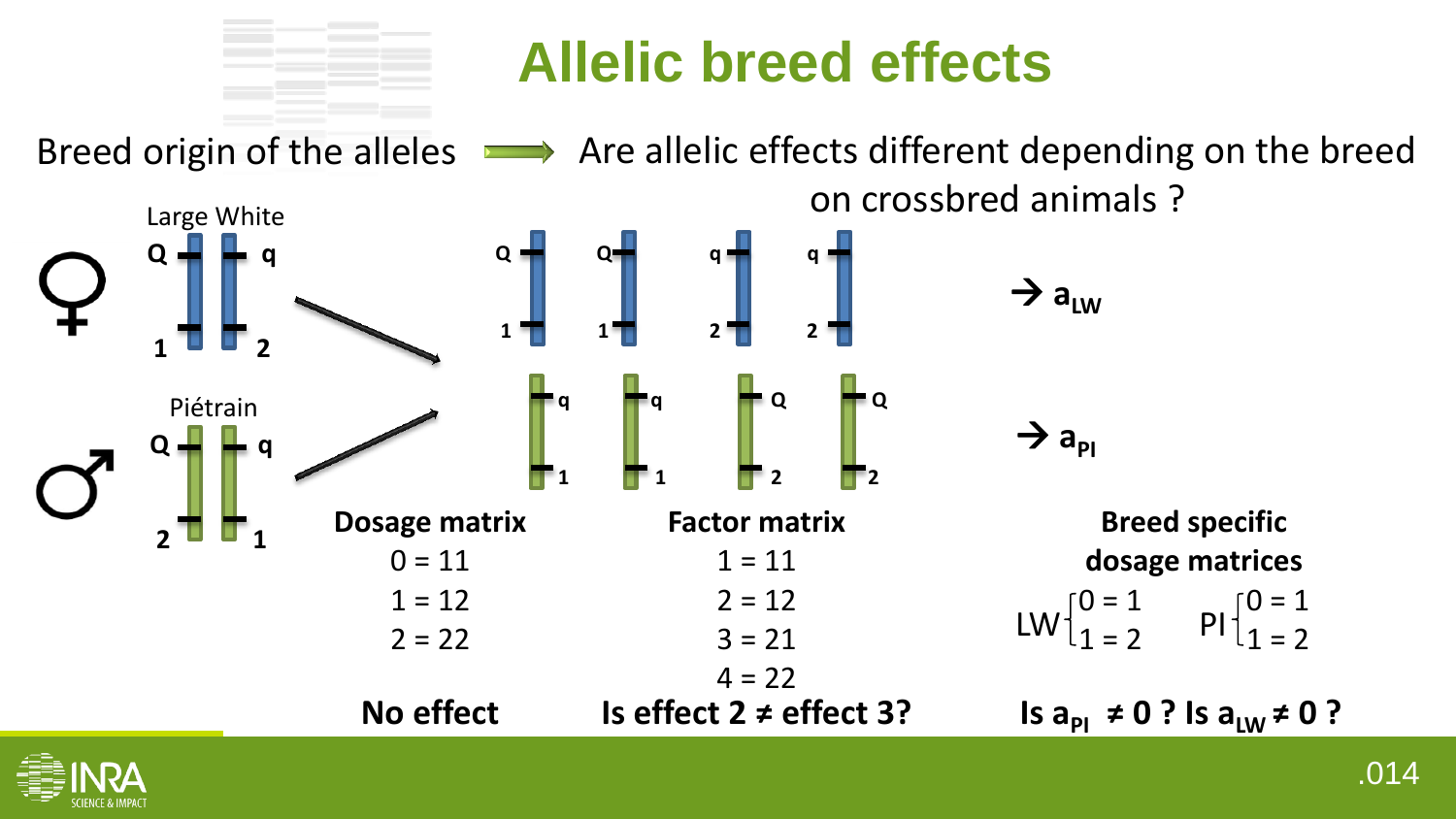

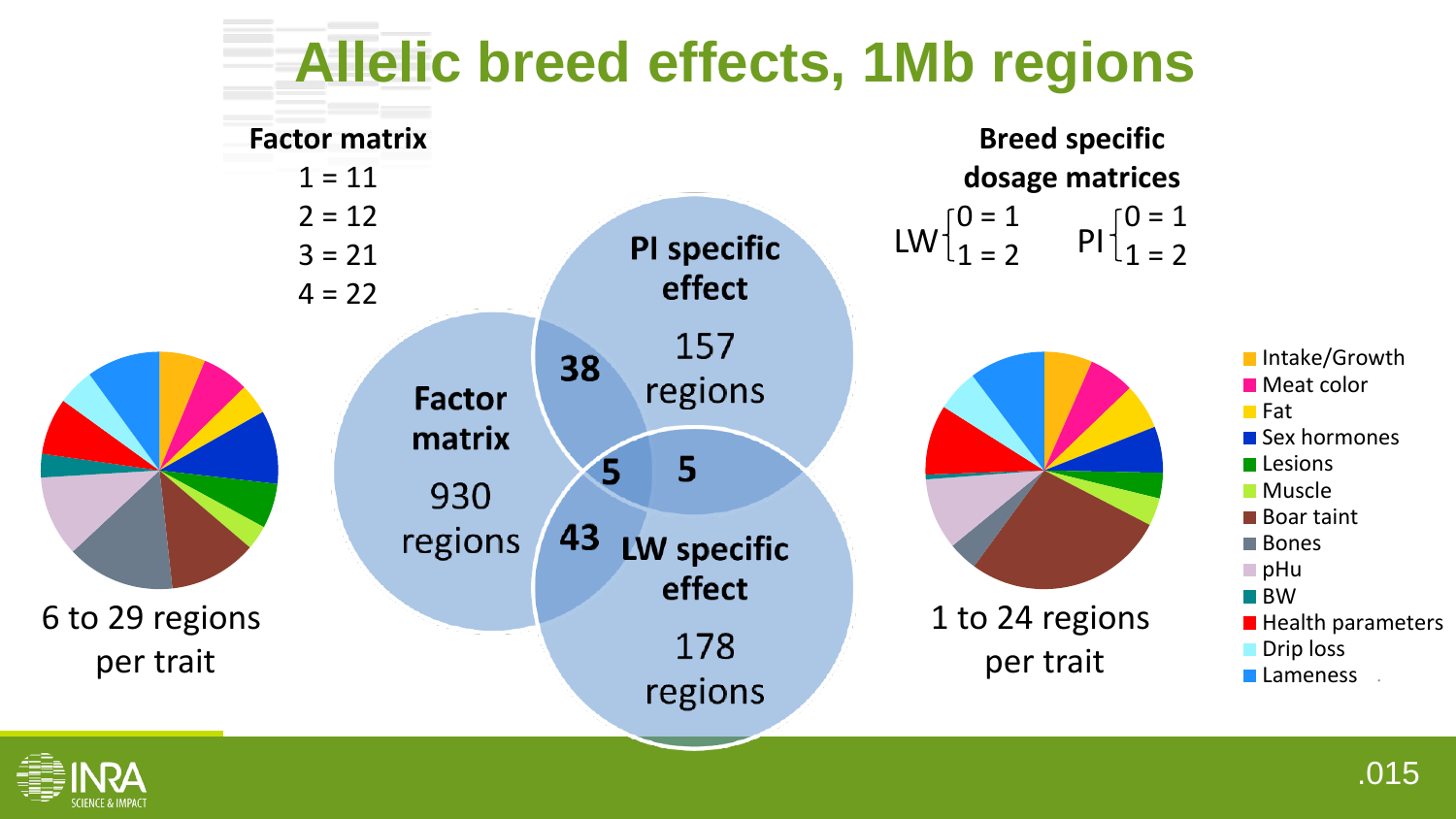

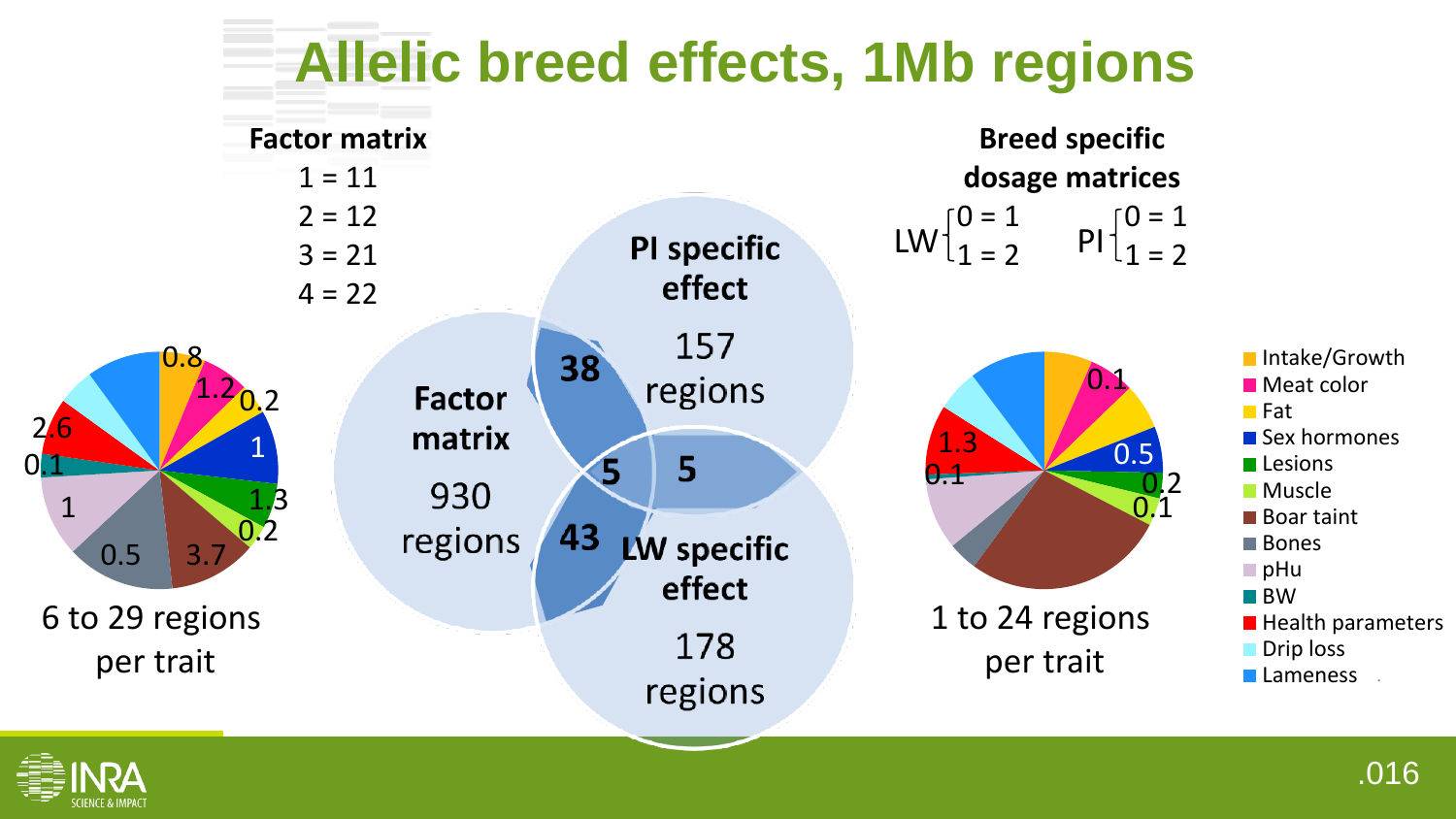#### **Allelic breed effects, 1Mb regions**



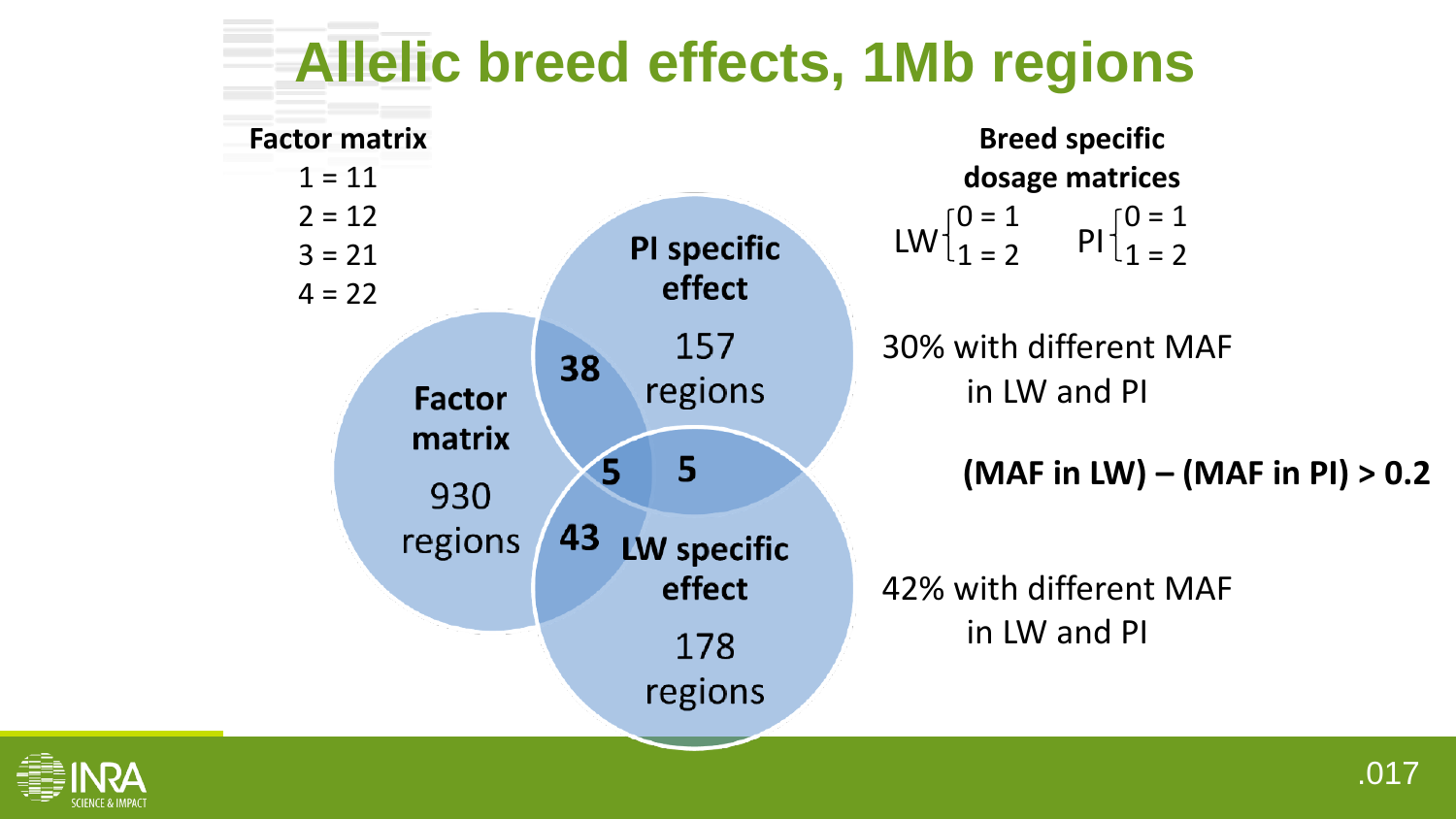

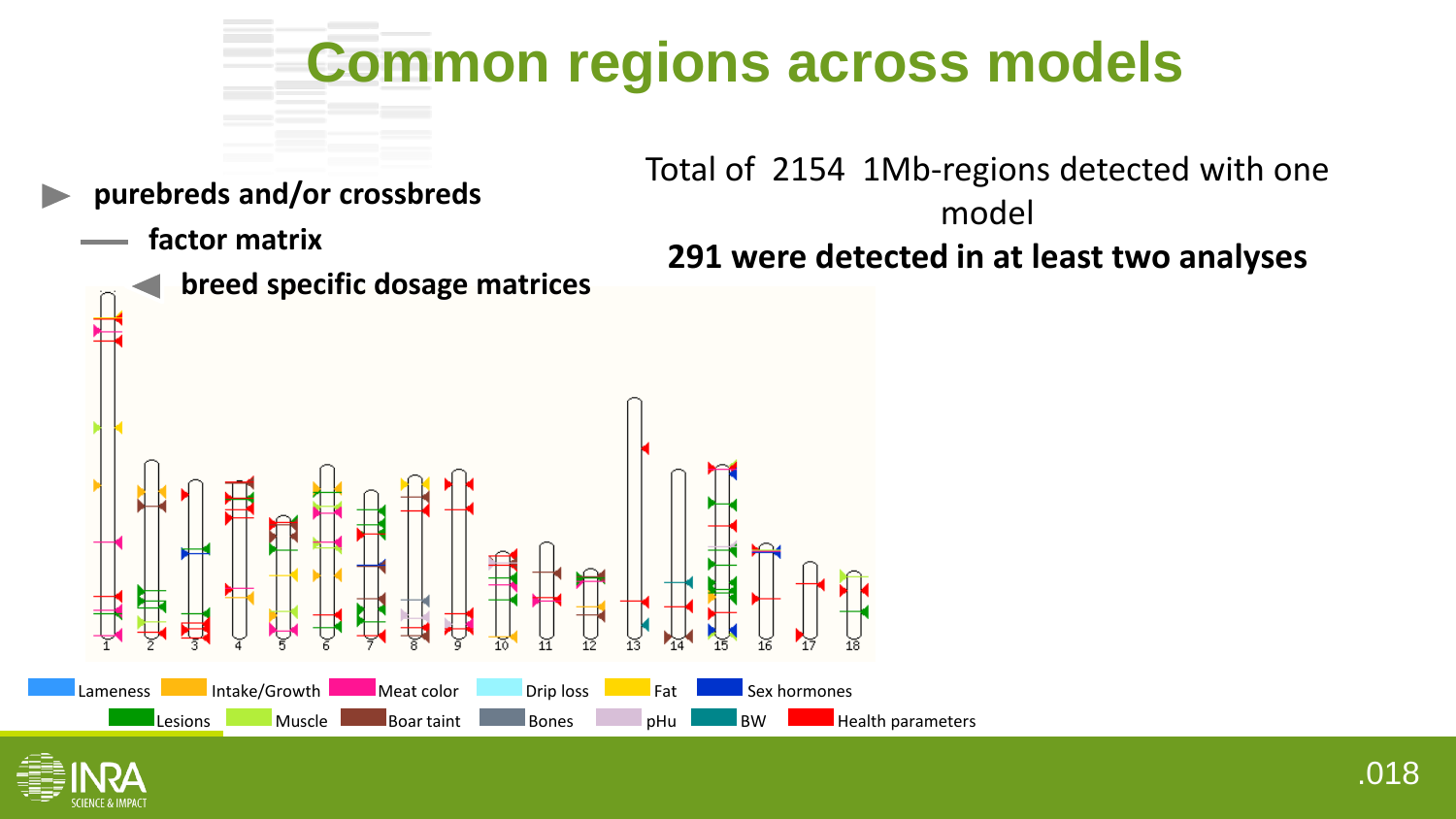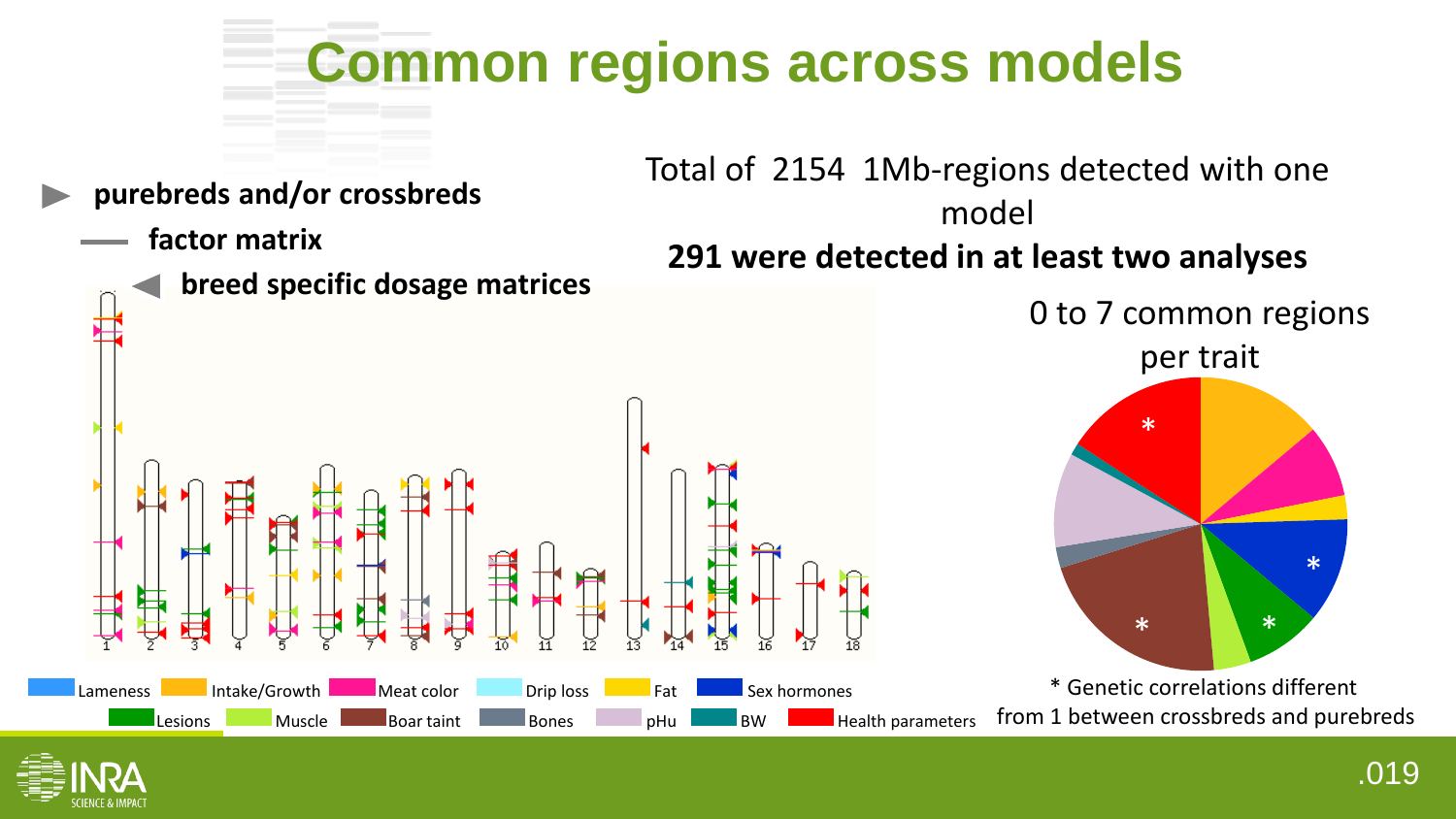

#### **Conclusions**

 Not many regions detected in common between purebreds and crossbreds: about 40% of the traits had genetic correlations between purebreds and crossbreds different from 1

 $\triangleright$  Quite a lot of breed specific effects:

 $\geq$   $\sim$  1/3 might be due to different allelic frequencies between breeds  $\triangleright$  What about the 2/3 left?

 $\triangleright$  Show unequal distribution across trait families

 Could relate to genetic correlations magnitudes between purebreds and crossbreds